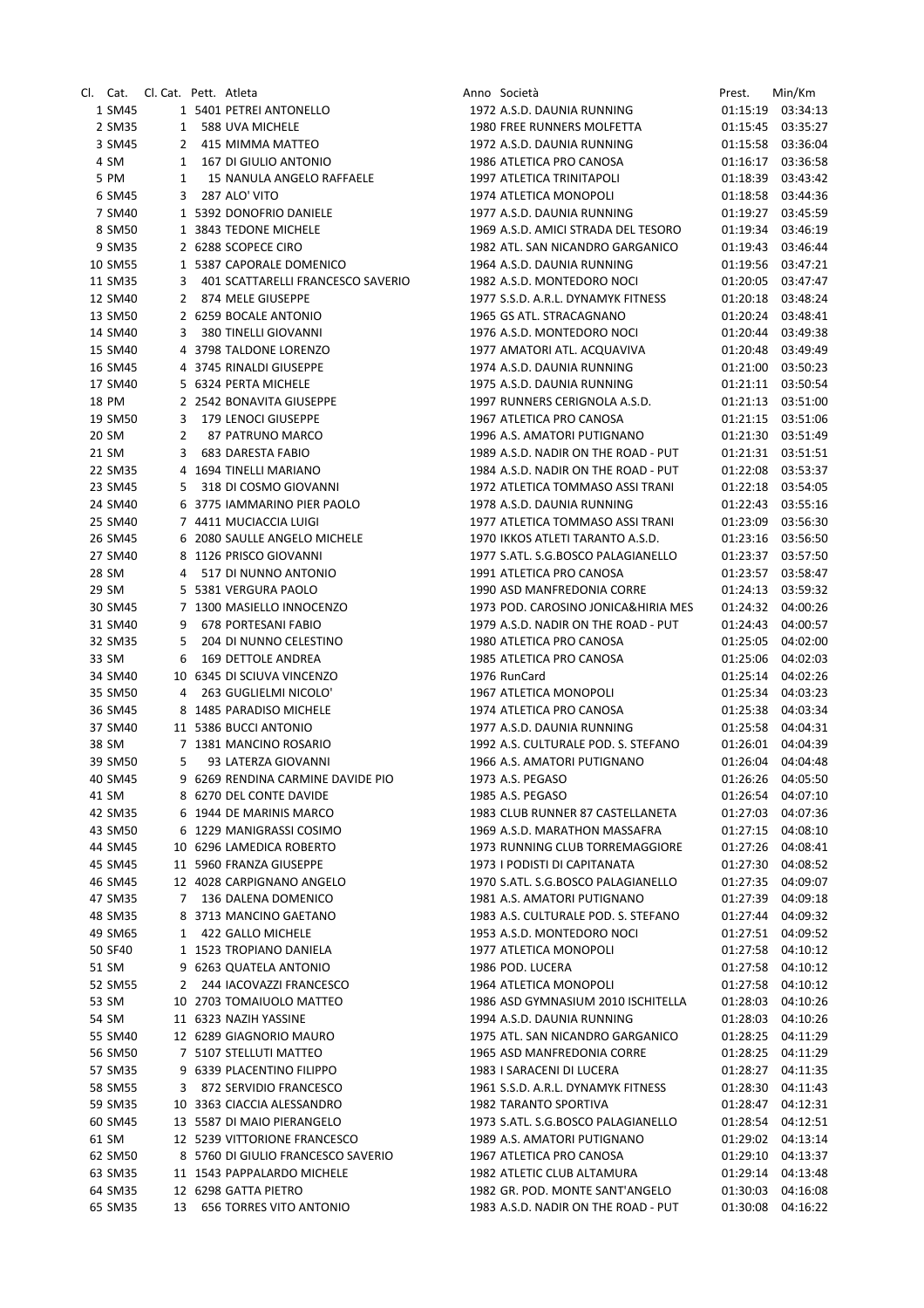|        | 66 SM40  |    | 13 6320 CERRONE GIUSEPPE          | 1978 A.S.D. DAUNIA RUNNING          |                                     | 01:30:17 04:16:47 |                   |
|--------|----------|----|-----------------------------------|-------------------------------------|-------------------------------------|-------------------|-------------------|
|        | 67 SM40  |    | 14 6303 BARBONE DOMENICO          | 1978 ASD MANFREDONIA CORRE          |                                     | 01:30:19 04:16:53 |                   |
|        | 68 SM55  |    | 4 4217 RINALDI RAFFAELE           | 1962 GR. POD. MONTE SANT'ANGELO     |                                     | 01:30:22 04:17:02 |                   |
|        | 69 SM35  |    | 14 3436 OCCHINEGRO MARIO          | 1980 S.ATL. S.G.BOSCO PALAGIANELLO  |                                     | 01:30:25 04:17:10 |                   |
|        | 70 SM45  |    | 14 4881 SOLIMANDO BRUNO           | 1974 ATL. SAN NICANDRO GARGANICO    |                                     | 01:30:27 04:17:16 |                   |
|        | 71 SM35  |    | 15 5502 LARICCHIUTA GIOVANNI      | 1984 A.S.D. NADIR ON THE ROAD - PUT |                                     | 01:30:28 04:17:19 |                   |
|        | 72 SM55  |    | 5 2040 CAMPO ANGELO               |                                     | 1964 POD. CAROSINO JONICA&HIRIA MES | 01:30:40 04:17:53 |                   |
|        | 73 SM50  |    | 9 6310 ORTORE GIOVANNI            | 1967 APRICENA IN CORSA              |                                     | 01:30:45          | 04:18:07          |
|        | 74 SM60  | 1  | 337 PALUMBO VINCENZO              | 1959 ATLETICA TOMMASO ASSI TRANI    |                                     | 01:30:50 04:18:21 |                   |
|        | 75 SM60  |    | 2 5361 MORCONE LEONARDO           | 1959 I PODISTI DI CAPITANATA        |                                     | 01:31:20 04:19:47 |                   |
|        | 76 SM55  |    | 6 1306 CAPUTO DAVIDE              |                                     | 1963 POD. CAROSINO JONICA&HIRIA MES | 01:31:30 04:20:15 |                   |
|        | 77 SM55  |    | 7 1801 RICCO NICOLO               | 1961 ATLETICA MONOPOLI              |                                     | 01:31:34 04:20:26 |                   |
|        | 78 SM45  |    | 15 1975 CITARELLA MASSIMO         | 1972 S.ATL. S.G.BOSCO PALAGIANELLO  |                                     | 01:31:53 04:21:20 |                   |
|        | 79 SM55  | 8  | 186 MAROCCIA LUIGI                | 1963 ATLETICA PRO CANOSA            |                                     | 01:31:53          | 04:21:20          |
| 80 JM  |          |    | 1 2839 CASTRONOVI GIUSEPPE        | 2000 S.ATL. S.G.BOSCO PALAGIANELLO  |                                     | 01:31:56 04:21:29 |                   |
|        | 81 SF40  | 2  | <b>667 DONGHIA ORNELLA</b>        | 1976 A.S.D. NADIR ON THE ROAD - PUT |                                     | 01:31:56          | 04:21:29          |
|        | 82 SF40  |    | 3 5325 PISCOPO LUANA CHIARA       | 1979 DREAM TEAM BARI                |                                     | 01:32:14 04:22:20 |                   |
|        | 83 SM40  |    | 15 3787 TRIVISANO PASQUALE        | 1978 U.S. FOGGIA ATL. LEGGERA       |                                     | 01:32:22 04:22:43 |                   |
|        | 84 SF45  | 1  | 108 LAVARRA MARA                  | 1972 A.S. AMATORI PUTIGNANO         |                                     | 01:32:26 04:22:54 |                   |
|        | 85 SM40  | 16 | 135 DAPRILE VITO SILVANO          | 1979 A.S. AMATORI PUTIGNANO         |                                     | 01:32:30 04:23:06 |                   |
|        | 86 SM45  | 16 | 137 LATERZA MARIO                 | 1971 A.S. AMATORI PUTIGNANO         |                                     | 01:32:34 04:23:17 |                   |
|        | 87 SM55  | 9  | 261 ALTAMURA ANTONIO              | 1961 ATLETICA MONOPOLI              |                                     | 01:32:43          | 04:23:43          |
|        | 88 SM45  | 17 | <b>648 LIPPOLIS VINCENZO</b>      | 1974 A.S.D. NADIR ON THE ROAD - PUT |                                     | 01:32:55 04:24:17 |                   |
| 89 SM  |          |    | 13 4099 MINARDI MICHELE           | 1987 S.ATL. S.G.BOSCO PALAGIANELLO  |                                     | 01:33:02 04:24:37 |                   |
|        | 90 SM40  |    | 17 1597 CHIANTERA PASQUALE        | 1975 A.S. ATLETICA POLIGNANO        |                                     | 01:33:09 04:24:57 |                   |
|        | 91 SM55  |    | 10 3735 GASBARRO MARIO            | 1963 I PODISTI DI CAPITANATA        |                                     | 01:33:24 04:25:39 |                   |
|        | 92 SM55  |    | 11 1695 VAVALLE VALTER            | 1964 A.S.D. NADIR ON THE ROAD - PUT |                                     | 01:33:37 04:26:16 |                   |
|        | 93 SM40  |    | 18 1595 BACCARO DOMENICO          | 1977 A.S. ATLETICA POLIGNANO        |                                     | 01:33:50          | 04:26:53          |
|        | 94 SM50  |    | 10 5404 VERNACI FRANCESCO         | 1967 A.S.D. DAUNIA RUNNING          |                                     | 01:33:56          | 04:27:10          |
|        | 95 SM40  |    | 19 6307 AURELIO EMANUELE          | 1975 APRICENA IN CORSA              |                                     | 01:33:57 04:27:13 |                   |
|        | 96 SM35  |    | 16 4051 ROSSELLI MARCO            | 1982 ATLETICA TOMMASO ASSI TRANI    |                                     | 01:34:02 04:27:27 |                   |
|        | 97 SM55  | 12 | 877 PETRELLI VINCENZO             | 1964 S.S.D. A.R.L. DYNAMYK FITNESS  |                                     | 01:34:02 04:27:27 |                   |
|        | 98 SM50  |    | 11 3774 BONASSISA SAVERIO ANTONIO | 1969 A.S.D. DAUNIA RUNNING          |                                     | 01:34:04 04:27:33 |                   |
|        | 99 SM60  |    | 3 2549 BALDASSARRE FRANCESCO      | 1957 ATLETICA PRO CANOSA            |                                     | 01:34:07          | 04:27:42          |
|        | 100 SM45 |    | 18 2704 AUGELLI MICHELE           | 1974 ASD GYMNASIUM 2010 ISCHITELLA  |                                     | 01:34:14 04:28:02 |                   |
|        | 101 SM50 |    | 12 6342 SCOGNAMIGLIO DOMENICO     | 1969 A.S.D. POD. 'IL LAGHETTO'      |                                     | 01:34:18 04:28:13 |                   |
|        | 102 SM45 |    | 19 3773 PETRUZZELLIS GIANPAOLO    | 1973 A.S.D. DAUNIA RUNNING          |                                     | 01:34:35 04:29:01 |                   |
|        | 103 SM50 |    | 13 888 MORETTI FILOMENO           | 1966 BITONTO SPORTIVA               |                                     | 01:34:50 04:29:44 |                   |
|        | 104 SM50 | 14 | 109 DALENA DOMENICO               | 1967 A.S. AMATORI PUTIGNANO         |                                     | 01:34:54          | 04:29:55          |
|        | 105 SM45 |    | 20 6328 FARINA MASSIMO            | 1970 A.S.D. RUNNING ACADEMY LUCERA  |                                     | 01:35:48          | 04:32:29          |
|        | 106 SM45 |    | 21 6305 MASTROMATTEO ANTONIO      | 1972 APRICENA IN CORSA              |                                     | 01:35:49          | 04:32:32          |
|        | 107 SM45 |    | 22 3071 CAMPANILE GIUSEPPE        | 1972 ASD MANFREDONIA CORRE          |                                     | 01:35:54 04:32:46 |                   |
|        | 108 SM40 |    | 20 6346 COCCIA GIACOMO            | 1975 RunCard                        |                                     | 01:35:56 04:32:52 |                   |
|        | 109 SM45 |    | 23 1448 DE'CATALDO VITO           | 1971 A.S. AMATORI PUTIGNANO         |                                     | 01:35:59 04:33:00 |                   |
|        | 110 SM50 |    | 15 1660 CASCELLA VINCENZO         | 1969 BARLETTA SPORTIVA              |                                     | 01:35:59 04:33:00 |                   |
| 111 SF |          | 1  | 391 RITI FRANCESCA                | 1988 A.S.D. MONTEDORO NOCI          |                                     |                   | 01:36:10 04:33:31 |
|        | 112 SM40 |    | 21 4198 CAMPANELLI ANTONIO        | <b>1977 FRONTRUNNERS</b>            |                                     | 01:36:10          | 04:33:31          |
|        | 113 SM40 |    | 22 3430 Ceddia Emanuele           | 1975 RunCard                        |                                     | 01:36:10 04:33:31 |                   |
|        | 114 SM45 | 24 | 188 PARISI PASQUALE               | 1971 ATLETICA PRO CANOSA            |                                     | 01:36:11 04:33:34 |                   |
|        | 115 SM40 |    | 23 1534 VALENTE ALESSANDRO        | 1976 ATLETICA TOMMASO ASSI TRANI    |                                     | 01:36:20 04:34:00 |                   |
|        | 116 SM65 |    | 2 5357 VASCIMINNO MARIO           | 1953 A.DOPOLAVORO FERROVIARIO FG    |                                     |                   | 01:36:29 04:34:26 |
| 117 SM |          |    | 14 6279 TAFANELLI RAFFAELE ORESTE | 1991 A.S.D. RUN & FUN SAN SEVERO    |                                     |                   | 01:36:41 04:35:00 |
|        | 118 SM50 |    | 16 1029 LAROVERE GIANFRANCO       | 1968 ATLETICA TRINITAPOLI           |                                     | 01:36:44 04:35:08 |                   |
|        | 119 SM50 |    | 17 1453 ELEFANTE PASQUALE         | 1968 A.S. AMATORI PUTIGNANO         |                                     | 01:36:57 04:35:45 |                   |
|        | 120 SM50 |    | 18 3455 GIMMI PAOLANTONIO         | 1968 ATLETICA MONOPOLI              |                                     | 01:37:25 04:37:05 |                   |
|        | 121 SM55 | 13 | 716 DAPRILE VITO MAURO            | 1964 A.S.D. NADIR ON THE ROAD - PUT |                                     | 01:37:34 04:37:30 |                   |
|        | 122 SM60 |    | 4 6308 DI PIERRO ANGELO           | 1958 APRICENA IN CORSA              |                                     | 01:37:44 04:37:59 |                   |
|        | 123 SM45 |    | 25 6280 TASSILLO VINCENZO         | 1974 A.S.D. RUN & FUN SAN SEVERO    |                                     | 01:37:50 04:38:16 |                   |
|        | 124 SF40 |    | 4 6294 CAPUTO LIBERA FRANCESCA    | 1979 RUNNING CLUB TORREMAGGIORE     |                                     | 01:37:55          | 04:38:30          |
|        | 125 SM55 | 14 | <b>187 CARUCCI PIETRO</b>         | 1963 ATLETICA PRO CANOSA            |                                     | 01:37:56          | 04:38:33          |
|        | 126 SM50 |    | 19 1462 LOSAVIO VITO              | 1967 A.S. AMATORI PUTIGNANO         |                                     | 01:37:56          | 04:38:33          |
|        | 127 SM45 |    | 26 3462 VINO GIANCARLO            | 1973 ATLETICA TOMMASO ASSI TRANI    |                                     | 01:37:58 04:38:39 |                   |
|        | 128 SM60 | 5  | 518 PAULICELLI VINCENZO           | 1956 ATLETICA PRO CANOSA            |                                     | 01:37:59 04:38:41 |                   |
|        | 129 SM40 |    | 24 5509 SERVADIO CARMINE          | 1978 DREAM TEAM BARI                |                                     |                   | 01:38:06 04:39:01 |
|        | 130 SM60 | 6  | 450 FUSILLO ANTONIO               | 1959 A.S.D. MONTEDORO NOCI          |                                     |                   | 01:38:13 04:39:21 |
|        | 131 SM50 | 20 | 652 NETTI VINCENZO                | 1966 A.S.D. NADIR ON THE ROAD - PUT |                                     |                   | 01:38:21 04:39:44 |
|        |          |    |                                   |                                     |                                     |                   |                   |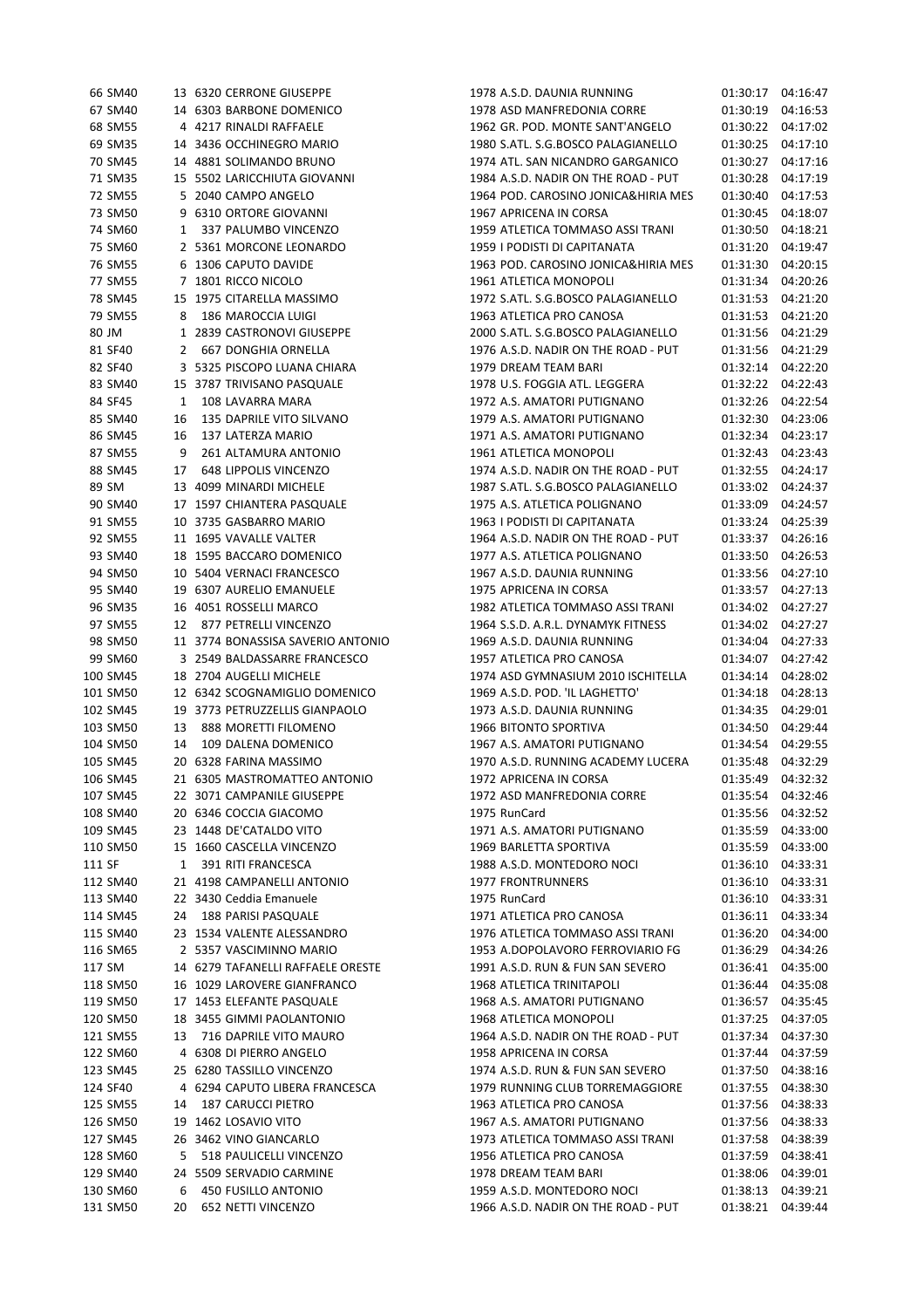| 132 SM40 | 25           | 170 SANTANGELO GIANCARLO      |
|----------|--------------|-------------------------------|
| 133 SM40 |              | 26 6275 SANTACROCE ALESSANDRO |
| 134 SM50 | 21           | 5447 FRANCHINI DOMENICO       |
| 135 SF45 | 2            | 2936 FERRANTE NICOLETTA       |
| 136 SM50 | 22           | 2263 TRAVISANI GIACOMO        |
| 137 SM55 |              | 15 2569 RIEFOLO LUIGI         |
| 138 SM45 |              | 27 6262 FERRARO GENNARO       |
| 139 SM40 | 27           | 5390 DELL'AQUILA FELICE       |
|          |              |                               |
| 140 SF35 | $\mathbf{1}$ | 5402 QUATTROCCHI SONIA        |
| 141 SM50 | 23           | 6341 DI TELLA MARCO           |
| 142 SF45 | 3            | 631 LAMACCHIA TIZIANA         |
| 143 SM50 | 24           | 3943 SCANZANO MICHELE         |
| 144 SM50 | 25           | 6264 RINALDI FRANCESCO        |
| 145 SM55 | 16           | 320 AGHZALA LOTFI             |
| 146 SM   | 15           | 6276 SCANZANO VINCENZO        |
| 147 SM35 |              | 17 194 D'AMICO GIUSEPPE       |
| 148 SM70 | $\mathbf{1}$ | 836 INDELLICATI VINCENZO      |
| 149 SM45 | 28           | 6301 FACCIORUSSO GIUSEPPE     |
| 150 SM55 |              | 17 6316 COCO DOMENICO         |
| 151 SM55 |              | 18 4261 RACIOPPA MARIO        |
| 152 SM40 |              | 28 5319 GIODICE PIETRO        |
|          |              |                               |
| 153 SM40 | 29           | 198 PACIOLLA MARIO            |
| 154 SM   | 16           | 390 ARMENISE ALBERTO          |
| 155 SM55 | 19           | 311 ALTIERI ANTONIO           |
| 156 SM35 | 18           | 609 LORUSSO GIOVANNI          |
| 157 SM65 | 3            | 6265 PAZIENZA LUIGI           |
| 158 SF40 | 5            | 117 DELFINE ERICA TERESA      |
| 159 SM45 |              | 29 5391 DI MOLA MICHELE       |
| 160 SM45 |              | 30 1644 RAPANARO VALERIO      |
| 161 SM45 | 31           | 3176 CARAMIA MICHELE          |
| 162 SM65 | 4            | 431 SANTORO GENNARO           |
| 163 SM65 | 5            | 4255 PAZIENZA GIOVANNI        |
| 164 SM40 |              | 30 5528 VIOLANTE GIACOMO      |
| 165 SM45 | 32           | 786 DI RELLA GRAZIANO         |
| 166 SF35 | $\mathbf{2}$ | 514 PARADISO ALTOMARE         |
|          |              |                               |
| 167 SM50 | 26           | 5496 ANDREASSI MARIO          |
| 168 SF35 | 3            | 5526 CAVALERA YLENIA          |
| 169 SM70 | $\mathbf{2}$ | 643 PERAGINE ANTONIO          |
| 170 SM60 |              | 7 1028 NANULA SAVINO          |
| 171 SM55 | 20           | 379 DE LUCA VITO              |
| 172 SM40 | 31           | 4378 PORTOGHESE GAETANO       |
| 173 SM45 | 33           | 2842 GENTILE LEONARDO         |
| 174 SM50 | 27           | 5322 PACE DANIELE             |
| 175 SM45 | 34           | 1527 DI GESO VITO             |
| 176 SM45 |              | 35 4387 PAPAGNA FILIPPO       |
| 177 SM40 |              | 32 6322 REGA NICOLA           |
| 178 SM45 |              | 36 4376 SCAGLIOSO CARLO       |
| 179 SM45 |              | 37 6338 FINIZIO POMPEO CARLO  |
| 180 SM   | 17           | 6329 CILLI GAETANO ALESSIO    |
| 181 SF45 | 4            | 276 VINCIGUERRA ANGELA        |
|          |              |                               |
| 182 SM50 | 28           | 5100 PRENCIPE LUIGI           |
| 183 SM40 | 33           | 6306 PARISI SEBASTIANO        |
| 184 SF45 | 5            | 676 SIMONE RITA               |
| 185 SM   | 18           | 6281 FACCIOLLA ENNIO          |
| 186 SM40 | 34           | 5096 SANTAMARIA ANTONIO       |
| 187 SM40 | 35           | 4968 LECCESE DONATO           |
| 188 SM50 | 29           | 889 CALAMITA GIUSEPPE         |
| 189 SM65 | 6            | 3730 IACCARINO SALVATORE      |
| 190 SM40 | 36           | 5971 GALA GIANLUCA            |
| 191 SM40 | 37           | 909 LICINIO DOMENICO          |
| 192 SM70 | 3            | 5975 GUIDO COSIMO             |
| 193 SM50 |              | 30 6312 PIZZICOLI GIUSEPPE    |
| 194 SM65 | 7            | 5099 VARRECCHIA FRANCESCO     |
| 195 SM50 |              | 31 5201 DICEMBRINO MATTEO     |
|          |              |                               |
| 196 SM35 |              | 19 5348 DILIDDO FRANCESCO     |
| 197 SM65 |              | 8 4383 COLANTUONO PASQUALE    |

| 132 SM40 | 25 | 170 SANTANGELO GIANCARLO      | 1977 ATLETICA PRO CANOSA            | 01:38:28          | 04:40:04 |
|----------|----|-------------------------------|-------------------------------------|-------------------|----------|
| 133 SM40 |    | 26 6275 SANTACROCE ALESSANDRO | 1978 A.S.D. RUN & FUN SAN SEVERO    | 01:38:33          | 04:40:18 |
|          |    |                               |                                     | 01:38:39          |          |
| 134 SM50 |    | 21 5447 FRANCHINI DOMENICO    | 1969 A.S. AMATORI PUTIGNANO         |                   | 04:40:35 |
| 135 SF45 |    | 2 2936 FERRANTE NICOLETTA     | 1970 ATLETICA TOMMASO ASSI TRANI    | 01:38:41          | 04:40:41 |
| 136 SM50 |    | 22 2263 TRAVISANI GIACOMO     | 1966 ATLETICA TOMMASO ASSI TRANI    | 01:38:42          | 04:40:44 |
| 137 SM55 |    | 15 2569 RIEFOLO LUIGI         | 1962 ATLETICA TOMMASO ASSI TRANI    | 01:38:43          | 04:40:47 |
| 138 SM45 |    | 27 6262 FERRARO GENNARO       | 1970 GS ATL. STRACAGNANO            | 01:38:47          | 04:40:58 |
| 139 SM40 |    | 27 5390 DELL'AQUILA FELICE    | 1977 A.S.D. DAUNIA RUNNING          | 01:39:01          | 04:41:38 |
| 140 SF35 |    | 1 5402 QUATTROCCHI SONIA      | 1982 A.S.D. DAUNIA RUNNING          | 01:39:07          | 04:41:55 |
| 141 SM50 |    | 23 6341 DI TELLA MARCO        | 1968 A.S.D. POD. 'IL LAGHETTO'      | 01:39:12          | 04:42:09 |
| 142 SF45 | 3  | 631 LAMACCHIA TIZIANA         | 1970 LA PIETRA                      | 01:39:21          | 04:42:35 |
| 143 SM50 |    | 24 3943 SCANZANO MICHELE      | 1966 ATL. SAN NICANDRO GARGANICO    | 01:39:24          | 04:42:43 |
| 144 SM50 |    | 25 6264 RINALDI FRANCESCO     | 1968 A.S.D. ATL. PADRE PIO S.G.R.   | 01:39:34          | 04:43:12 |
| 145 SM55 | 16 | 320 AGHZALA LOTFI             | 1962 ATLETICA TOMMASO ASSI TRANI    | 01:39:44          | 04:43:40 |
| 146 SM   |    | 15 6276 SCANZANO VINCENZO     | 1986 A.S.D. RUN & FUN SAN SEVERO    | 01:39:47          | 04:43:49 |
| 147 SM35 | 17 | 194 D'AMICO GIUSEPPE          | 1983 ATLETICA PRO CANOSA            | 01:39:50          | 04:43:57 |
| 148 SM70 | 1  | 836 INDELLICATI VINCENZO      | 1946 GIOIA RUNNING A.S.D.           | 01:39:54          | 04:44:09 |
| 149 SM45 |    | 28 6301 FACCIORUSSO GIUSEPPE  | 1972 GR. POD. MONTE SANT'ANGELO     | 01:39:59          | 04:44:23 |
| 150 SM55 |    | 17 6316 COCO DOMENICO         | 1964 APRICENA IN CORSA              | 01:40:06          | 04:44:43 |
|          |    |                               |                                     |                   |          |
| 151 SM55 |    | 18 4261 RACIOPPA MARIO        | 1961 VIESTE RUNNERS                 | 01:40:06          | 04:44:43 |
| 152 SM40 |    | 28 5319 GIODICE PIETRO        | 1978 A.S.D. NADIR ON THE ROAD - PUT | 01:40:17          | 04:45:14 |
| 153 SM40 | 29 | 198 PACIOLLA MARIO            | 1978 ATLETICA PRO CANOSA            | 01:40:19          | 04:45:20 |
| 154 SM   | 16 | 390 ARMENISE ALBERTO          | 1988 A.S.D. MONTEDORO NOCI          | 01:40:21          | 04:45:25 |
| 155 SM55 | 19 | 311 ALTIERI ANTONIO           | 1963 ATLETICA TOMMASO ASSI TRANI    | 01:40:46          | 04:46:36 |
| 156 SM35 | 18 | 609 LORUSSO GIOVANNI          | 1984 FREE RUNNERS MOLFETTA          | 01:40:47          | 04:46:39 |
| 157 SM65 |    | 3 6265 PAZIENZA LUIGI         | 1952 A.S.D. ATL. PADRE PIO S.G.R.   | 01:40:49          | 04:46:45 |
| 158 SF40 | 5  | 117 DELFINE ERICA TERESA      | 1979 A.S. AMATORI PUTIGNANO         | 01:40:59          | 04:47:13 |
| 159 SM45 |    | 29 5391 DI MOLA MICHELE       | 1974 A.S.D. DAUNIA RUNNING          | 01:41:14          | 04:47:56 |
| 160 SM45 |    | 30 1644 RAPANARO VALERIO      | 1970 FREE RUNNERS MOLFETTA          | 01:41:16          | 04:48:02 |
| 161 SM45 |    | 31 3176 CARAMIA MICHELE       | 1970 A.S.D. NADIR ON THE ROAD - PUT | 01:41:29          | 04:48:39 |
| 162 SM65 | 4  | 431 SANTORO GENNARO           | 1951 A.S.D. MONTEDORO NOCI          | 01:41:52          | 04:49:44 |
| 163 SM65 |    | 5 4255 PAZIENZA GIOVANNI      | 1954 A.S.D. ATL. PADRE PIO S.G.R.   | 01:41:52          | 04:49:44 |
| 164 SM40 |    | 30 5528 VIOLANTE GIACOMO      | 1979 BITETTO RUNNERS A.S.D.         | 01:41:56          | 04:49:56 |
| 165 SM45 | 32 | 786 DI RELLA GRAZIANO         | 1972 DREAM TEAM BARI                | 01:42:00          | 04:50:07 |
| 166 SF35 | 2  | 514 PARADISO ALTOMARE         | 1982 A.MARATONETI ANDRIESI          | 01:42:12          | 04:50:41 |
|          |    | 26 5496 ANDREASSI MARIO       | 1969 A.S.D. AGORA'                  |                   |          |
| 167 SM50 |    |                               |                                     | 01:42:17          | 04:50:55 |
| 168 SF35 |    | 3 5526 CAVALERA YLENIA        | 1982 BITETTO RUNNERS A.S.D.         | 01:42:22          | 04:51:10 |
| 169 SM70 | 2  | <b>643 PERAGINE ANTONIO</b>   | 1947 PEDONE-RICCARDI BISCEGLIE      | 01:42:39          | 04:51:58 |
| 170 SM60 |    | 7 1028 NANULA SAVINO          | 1958 ATLETICA TRINITAPOLI           | 01:42:39          | 04:51:58 |
| 171 SM55 | 20 | 379 DE LUCA VITO              | 1963 A.S.D. MONTEDORO NOCI          | 01:42:45 04:52:15 |          |
| 172 SM40 |    | 31 4378 PORTOGHESE GAETANO    | 1978 A.S.D. AMICI STRADA DEL TESORO | 01:42:57 04:52:49 |          |
| 173 SM45 |    | 33 2842 GENTILE LEONARDO      | 1973 S.ATL. S.G.BOSCO PALAGIANELLO  | 01:43:04 04:53:09 |          |
| 174 SM50 |    | 27 5322 PACE DANIELE          | 1968 A.S.D. NADIR ON THE ROAD - PUT | 01:43:12 04:53:32 |          |
| 175 SM45 |    | 34 1527 DI GESO VITO          | 1970 ATLETICA TOMMASO ASSI TRANI    | 01:43:20          | 04:53:55 |
| 176 SM45 |    | 35 4387 PAPAGNA FILIPPO       | 1970 A.S.D. AMICI STRADA DEL TESORO | 01:43:24          | 04:54:06 |
| 177 SM40 |    | 32 6322 REGA NICOLA           | 1975 A.S.D. DAUNIA RUNNING          | 01:43:27          | 04:54:14 |
| 178 SM45 |    | 36 4376 SCAGLIOSO CARLO       | 1971 A.S.D. AMICI STRADA DEL TESORO | 01:43:31          | 04:54:26 |
| 179 SM45 |    | 37 6338 FINIZIO POMPEO CARLO  | 1970 I SARACENI DI LUCERA           | 01:43:33          | 04:54:31 |
| 180 SM   |    | 17 6329 CILLI GAETANO ALESSIO | 1986 A.S.D. RUNNING ACADEMY LUCERA  | 01:43:36          | 04:54:40 |
| 181 SF45 | 4  | 276 VINCIGUERRA ANGELA        | 1970 ATLETICA MONOPOLI              | 01:43:44          | 04:55:03 |
| 182 SM50 |    | 28 5100 PRENCIPE LUIGI        | 1965 ASD MANFREDONIA CORRE          | 01:43:51          | 04:55:23 |
| 183 SM40 |    | 33 6306 PARISI SEBASTIANO     | 1975 APRICENA IN CORSA              | 01:43:57          | 04:55:40 |
| 184 SF45 | 5  | <b>676 SIMONE RITA</b>        | 1973 A.S.D. NADIR ON THE ROAD - PUT | 01:44:02          | 04:55:54 |
|          |    |                               |                                     |                   |          |
| 185 SM   |    | 18 6281 FACCIOLLA ENNIO       | 1986 A.S.D. RUN & FUN SAN SEVERO    | 01:44:04          | 04:56:00 |
| 186 SM40 |    | 34 5096 SANTAMARIA ANTONIO    | 1976 RUNNING CLUB TORREMAGGIORE     | 01:44:08          | 04:56:11 |
| 187 SM40 |    | 35 4968 LECCESE DONATO        | 1979 RUNNING CLUB TORREMAGGIORE     | 01:44:08          | 04:56:11 |
| 188 SM50 | 29 | 889 CALAMITA GIUSEPPE         | 1969 BITONTO SPORTIVA               | 01:44:09          | 04:56:14 |
| 189 SM65 |    | 6 3730 IACCARINO SALVATORE    | 1954 A.S.D. ATL. PADRE PIO S.G.R.   | 01:44:16          | 04:56:34 |
| 190 SM40 |    | 36 5971 GALA GIANLUCA         | 1976 A.S.D. DAUNIA RUNNING          | 01:44:19          | 04:56:42 |
| 191 SM40 | 37 | 909 LICINIO DOMENICO          | 1975 BITONTO SPORTIVA               | 01:44:21          | 04:56:48 |
| 192 SM70 |    | 3 5975 GUIDO COSIMO           | 1949 A.S. ACTION RUNNING MONTERONI  | 01:44:27          | 04:57:05 |
| 193 SM50 |    | 30 6312 PIZZICOLI GIUSEPPE    | 1966 APRICENA IN CORSA              | 01:44:33          | 04:57:22 |
| 194 SM65 |    | 7 5099 VARRECCHIA FRANCESCO   | 1950 ASD MANFREDONIA CORRE          | 01:44:39          | 04:57:39 |
| 195 SM50 |    | 31 5201 DICEMBRINO MATTEO     | 1967 ASD MANFREDONIA CORRE          | 01:44:43          | 04:57:51 |
| 196 SM35 |    | 19 5348 DILIDDO FRANCESCO     | 1982 A.S. CULTURALE POD. S. STEFANO | 01:44:45          | 04:57:56 |
| 197 SM65 |    | 8 4383 COLANTUONO PASQUALE    | 1953 A.S.D. AMICI STRADA DEL TESORO | 01:44:48          | 04:58:05 |
|          |    |                               |                                     |                   |          |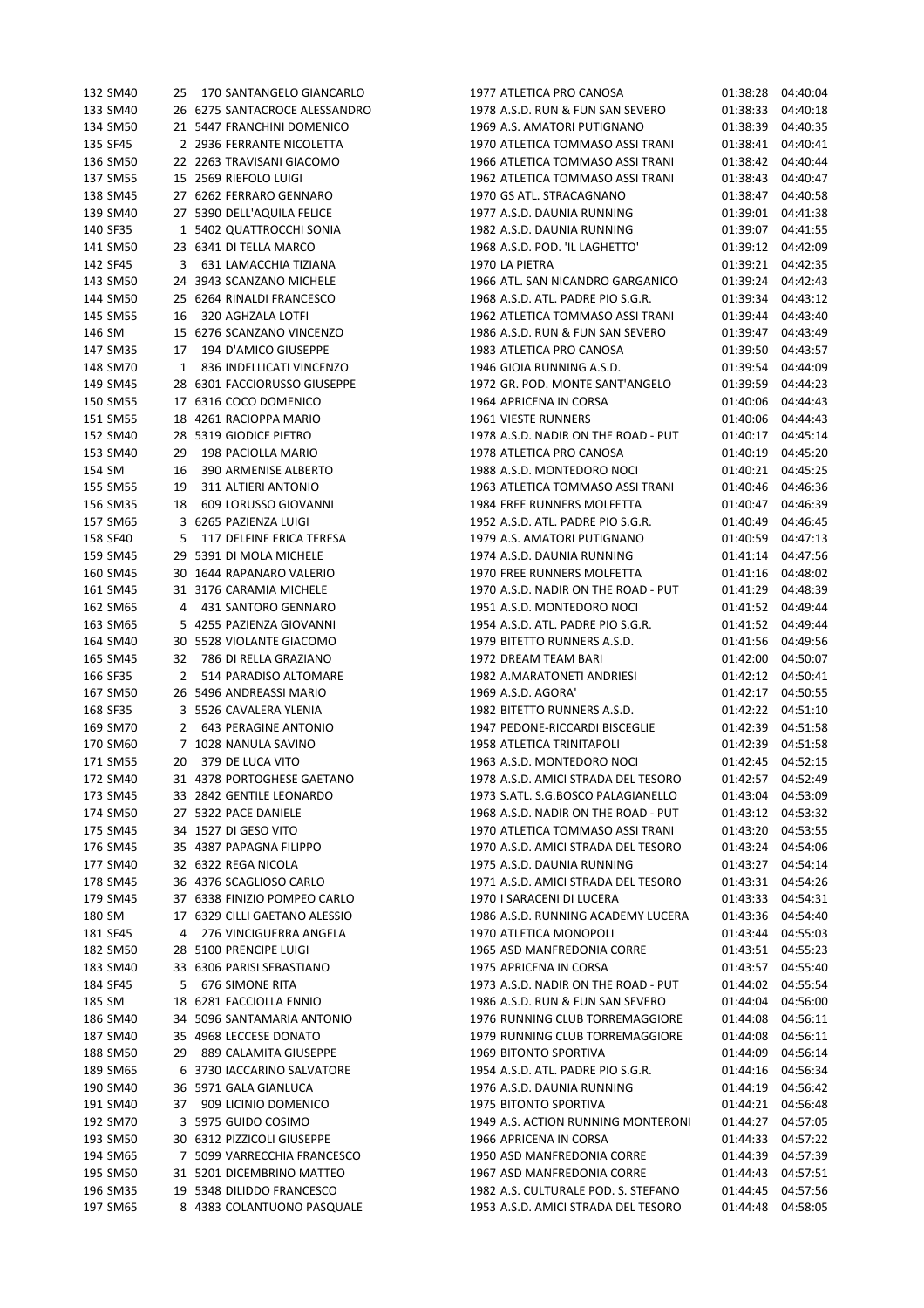| 198 SM45 |    | 38 6274 CIVITAVECCHIA GIAMPIERO      | 1973 A.S.D. RUN & FUN SAN SEVERO    | 01:45:02 04:58:45 |          |
|----------|----|--------------------------------------|-------------------------------------|-------------------|----------|
| 199 SM50 |    | 32 6273 ARDISIA FRANCESCO            | 1965 A.S.D. RUN & FUN SAN SEVERO    | 01:45:02          | 04:58:45 |
| 200 SM50 |    | 33 5112 SCAMAZZO LEONARDO            | 1969 APRICENA IN CORSA              | 01:45:16          | 04:59:24 |
| 201 SM40 |    | 38 5974 MARTELLA SANTE               | 1976 ASD GYMNASIUM 2010 ISCHITELLA  | 01:45:29          | 05:00:01 |
| 202 SM50 | 34 | 689 CAMPANELLA GIOVANNI              | 1966 A.S.D. NADIR ON THE ROAD - PUT | 01:45:47          | 05:00:53 |
| 203 SM   |    | 19 5499 NICOLAMARINO TOMMASO         | 1989 BARLETTA SPORTIVA              | 01:45:53          | 05:01:10 |
| 204 SM50 |    | 35 3096 SCOCCIA MARCO                | 1969 S.ATL. S.G.BOSCO PALAGIANELLO  | 01:45:53          | 05:01:10 |
|          |    |                                      |                                     |                   |          |
| 205 SM40 |    | 39 6331 AUGELLI FILIPPO              | 1977 A.S.D. RUNNING ACADEMY LUCERA  | 01:45:57          | 05:01:21 |
| 206 SM45 |    | 39 4260 RINALDI NICOLA               | 1971 VIESTE RUNNERS                 | 01:45:58          | 05:01:24 |
| 207 SM55 |    | 21 2551 PASTORE GIUSEPPE             | 1960 ATLETICA PRO CANOSA            | 01:46:10          | 05:01:58 |
| 208 SM40 | 40 | 193 SCOLLETTA MICHELE                | 1975 ATLETICA PRO CANOSA            | 01:46:10          | 05:01:58 |
| 209 SM45 |    | 40 5460 METTA ALBERTO                | 1973 ATLETICA PRO CANOSA            | 01:46:10          | 05:01:58 |
| 210 JM   |    | 2 6315 LIBERATO LEONARDO PIO         | 2000 APRICENA IN CORSA              | 01:46:17          | 05:02:18 |
| 211 SM55 |    | 22 2736 ZAGARIA ANGELO ANTONIO       | 1961 A.S. CULTURALE POD. S. STEFANO | 01:46:25          | 05:02:41 |
| 212 SF35 |    | 4 4727 CARRIERO MARIANTONIETTA       | 1981 ATLETICA TOMMASO ASSI TRANI    | 01:46:36          | 05:03:12 |
| 213 SF50 | 1  | 301 BOTTA VALENTINA                  | 1965 ATLETICA TOMMASO ASSI TRANI    | 01:46:36          | 05:03:12 |
| 214 SM50 |    | 36 5092 TARTAGLIONE SALVATORE        | 1966 ATL. SAN NICANDRO GARGANICO    | 01:46:38          | 05:03:18 |
| 215 SM45 |    | 41 2664 TOSCANELLI VALERIO           | 1972 A.S. CULTURALE POD. S. STEFANO | 01:46:38          | 05:03:18 |
| 216 SM50 |    | 37 6272 PELUSI MICHELE NATALE        | 1965 A.S. PEGASO                    | 01:46:56          | 05:04:09 |
| 217 SM65 |    | 9 1135 BRUNO FRANCO                  | 1950 S.ATL. S.G.BOSCO PALAGIANELLO  | 01:47:00          | 05:04:20 |
| 218 SF45 |    | 6 6282 RIZZI ELENA                   | 1970 A.S.D. RUN & FUN SAN SEVERO    | 01:47:04          | 05:04:32 |
|          |    |                                      |                                     |                   |          |
| 219 SM50 | 38 | 453 CAMPOBASSO VITO PASQUALE ANTONI  | 1967 A.S.D. MONTEDORO NOCI          | 01:47:08          | 05:04:43 |
| 220 SM50 |    | 39 1149 NOTARANGELO CLAUDIO          | 1968 S.ATL. S.G.BOSCO PALAGIANELLO  | 01:47:28          | 05:05:40 |
| 221 SM40 |    | 41 6311 PASSALACQUA NAZARIO GIULIO   | 1979 APRICENA IN CORSA              | 01:47:39          | 05:06:11 |
| 222 SM40 |    | 42 5646 MACINA RAFFAELE              | 1979 ATLETICA MONOPOLI              | 01:47:49          | 05:06:40 |
| 223 SM50 |    | 40 1455 GENTILE VINCENZO MASSIMILIAN | 1968 A.S. AMATORI PUTIGNANO         | 01:47:51          | 05:06:45 |
| 224 SM35 |    | 20 3851 PAPARELLA VINCENZO           | 1982 DREAM TEAM BARI                | 01:47:54          | 05:06:54 |
| 225 SM45 |    | 42 4253 TROTTA FRANCESCO             | 1972 ASS.GARGANO 2000 ONLUS MANFRE  | 01:47:54          | 05:06:54 |
| 226 SM65 | 10 | 325 DEL VENTO VITO                   | 1952 ATLETICA TOMMASO ASSI TRANI    | 01:47:56          | 05:07:00 |
| 227 SF50 | 2  | 475 RAMUNNO NICOLETTA                | 1969 A.S.D. MONTEDORO NOCI          | 01:47:57          | 05:07:02 |
| 228 SM60 |    | 8 6257 LA TORRE PASQUALE             | 1956 GR. POD. MONTE SANT'ANGELO     | 01:48:11          | 05:07:42 |
| 229 SM50 |    | 41 1483 FARFALLA MASSIMO ANTONIO     | 1966 ATLETICA PRO CANOSA            | 01:48:18          | 05:08:02 |
| 230 SM50 |    | 42 4162 LELLA GIOVANNI               | 1969 S.S.D. A.R.L. DYNAMYK FITNESS  | 01:48:22          | 05:08:13 |
| 231 SM55 | 23 | 118 TOTARO DONATO                    | 1962 A.S. AMATORI PUTIGNANO         | 01:48:25          | 05:08:22 |
| 232 SM   |    | 20 4377 DE GIOSA ALESSANDRO          | 1990 A.S.D. AMICI STRADA DEL TESORO | 01:48:29          | 05:08:33 |
| 233 SM45 |    | 43 1667 MASTRAPASQUA PASQUALE        | 1972 BARLETTA SPORTIVA              | 01:48:43          | 05:09:13 |
|          |    | 11 6317 DELCAMPO ANTONIO             |                                     | 01:48:55          | 05:09:47 |
| 234 SM65 |    |                                      | 1951 APRICENA IN CORSA              |                   |          |
| 235 SM40 |    | 43 6291 DI LEO CHRISTIAN MARIA       | 1977 ATL. SAN NICANDRO GARGANICO    | 01:48:57          | 05:09:53 |
| 236 SM55 | 24 | 781 BUONO DOMENICO                   | 1963 DREAM TEAM BARI                | 01:49:02          | 05:10:07 |
| 237 SM50 | 43 | 816 VENTIMIGLIA CARMELO              | 1965 GIOIA RUNNING A.S.D.           | 01:49:04          | 05:10:13 |
| 238 SM40 | 44 | 285 COLELLA VITO                     | 1975 ATLETICA MONOPOLI              | 01:49:06 05:10:19 |          |
| 239 SM40 |    | 45 5014 GELAO ANTONIO                | 1979 A.S.D. AMICI STRADA DEL TESORO | 01:49:08          | 05:10:24 |
| 240 SF   |    | 2 5245 SAVINO LUCIANA                | 1986 A.S.D. AMICI STRADA DEL TESORO | 01:49:13          | 05:10:39 |
| 241 SM50 | 44 | 896 PARISI GAETANO                   | 1967 BITONTO SPORTIVA               | 01:49:18          | 05:10:53 |
| 242 SM40 |    | 46 6271 CURATOLO ANTONIO             | 1978 A.S. PEGASO                    | 01:49:19          | 05:10:56 |
| 243 SM45 |    | 44 6332 MASTROLUCA LUIGI ANTONIO     | 1973 I SARACENI DI LUCERA           | 01:49:23          | 05:11:07 |
| 244 SM45 |    | 45 6309 FERRAZZANO FRANCO            | 1970 APRICENA IN CORSA              | 01:49:34          | 05:11:38 |
| 245 SM50 |    | 45 5471 TANGORRA NICOLA              | 1965 A.S.D. MONTEDORO NOCI          | 01:49:43          | 05:12:04 |
| 246 SM70 | 4  | 432 PACE LUIGI GUGLIELMO             | 1949 A.S.D. MONTEDORO NOCI          | 01:49:58          | 05:12:47 |
| 247 SM50 | 46 | 782 CAROFIGLIO GAETANO               | 1966 DREAM TEAM BARI                | 01:50:03          | 05:13:01 |
| 248 SM65 |    | 12 5109 DANIELE GIUSEPPE LUIGI       | 1954 APRICENA IN CORSA              | 01:50:04          | 05:13:04 |
| 249 SF50 |    | 3 4787 ATTANASIO ANNA                | 1968 DREAM TEAM BARI                | 01:50:04          | 05:13:04 |
|          |    |                                      | 1966 ATLETICA TOMMASO ASSI TRANI    |                   |          |
| 250 SF50 |    | 4 5648 GUSMAI ANNAMARIA              |                                     | 01:50:25          | 05:14:03 |
| 251 SM55 |    | 25 1529 MAGRONE LUIGI                | 1963 ATLETICA TOMMASO ASSI TRANI    | 01:50:25          | 05:14:03 |
| 252 SM60 |    | 9 2967 SPADAVECCHIA MICHELE          | 1957 DREAM TEAM BARI                | 01:50:39          | 05:14:43 |
| 253 SM35 | 21 | 174 DEL VENTO ANTONIO MOSE'          | 1980 ATLETICA PRO CANOSA            | 01:50:46          | 05:15:03 |
| 254 JM   |    | 3 4214 DEI NOBILI ANTONIO            | 2001 GR. POD. MONTE SANT'ANGELO     | 01:50:59          | 05:15:40 |
| 255 SM   |    | 21 4216 RINALDI PASQUALE             | 1996 GR. POD. MONTE SANT'ANGELO     | 01:51:00          | 05:15:43 |
| 256 SF55 | 1  | 190 DE CORATO GRAZIA                 | 1961 ATLETICA PRO CANOSA            | 01:51:31          | 05:17:11 |
| 257 SM40 |    | 47 6344 Salcuni Nicola               | 1978 RunCard                        | 01:51:31          | 05:17:11 |
| 258 SM55 |    | 26 6293 TOTARO ANTONIO               | 1964 RUNNING CLUB TORREMAGGIORE     | 01:51:32          | 05:17:14 |
| 259 SM70 | 5  | 259 AVERSA ANTONIO                   | 1948 ATLETICA MONOPOLI              | 01:51:53          | 05:18:14 |
| 260 SM50 | 47 | 86 LIPPOLIS GIAMMICHELE              | 1966 A.S. AMATORI PUTIGNANO         | 01:52:04          | 05:18:45 |
| 261 SM55 |    | 27 2711 PACILETTI VITO               | 1963 RUNNERS CERIGNOLA A.S.D.       | 01:52:14          | 05:19:13 |
| 262 SM50 |    | 48 6297 VINCITORIO BONIFACIO         | 1965 RUNNING CLUB TORREMAGGIORE     | 01:52:22          | 05:19:36 |
| 263 SM40 |    | 48 5263 MINOIA PIETRO                | 1977 ATLETICA MONOPOLI              | 01:52:37          | 05:20:19 |
|          |    |                                      |                                     |                   |          |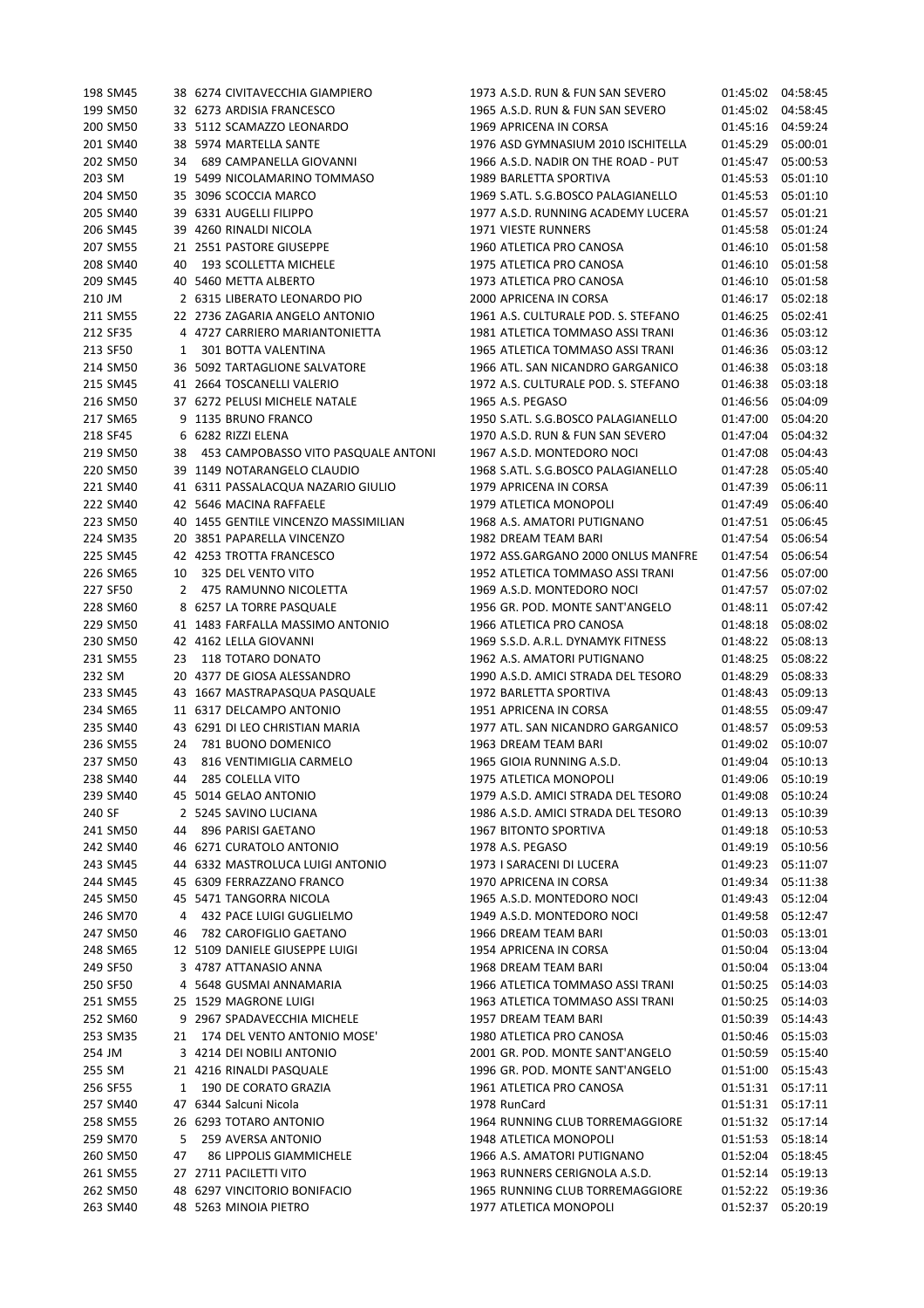| 264 SM55             |    | 28 4251 BONAVITA VINCENZO                              | 1962 A.S. CULTURALE POD. S. STEFANO                                       |                      | 01:52:40 05:20:27    |
|----------------------|----|--------------------------------------------------------|---------------------------------------------------------------------------|----------------------|----------------------|
| 265 SM70             |    | 6 1515 BRESCIA MICHELE                                 | 1947 ATLETICA MONOPOLI                                                    | 01:52:49             | 05:20:53             |
| 266 SF35             | 5  | 718 LIUZZI ANNUNZIATA                                  | 1981 A.S.D. NADIR ON THE ROAD - PUT                                       | 01:53:04             | 05:21:36             |
| 267 SM45             |    | 46 2699 FUSCO SERGIO                                   | 1973 ASD MANFREDONIA CORRE                                                | 01:53:04             | 05:21:36             |
| 268 SM50             |    | 49 4853 URBANI MARCELLO                                | 1966 IKKOS ATLETI TARANTO A.S.D.                                          |                      | 01:53:22 05:22:27    |
| 269 SM40             | 49 | 84 PUGLIESE ANGELO                                     | 1975 A.S. AMATORI PUTIGNANO                                               | 01:53:50 05:23:46    |                      |
| 270 SM50             | 50 | 98 LOSAVIO FRANCESCO PAOLO                             | 1968 A.S. AMATORI PUTIGNANO                                               | 01:54:24             | 05:25:23             |
| 271 SM40             |    | 50 5249 AMATO MICHELE                                  | 1978 A.S.D. AMICI STRADA DEL TESORO                                       | 01:54:33             | 05:25:49             |
| 272 SF55             |    | 2 5250 MENOLASCINA ROSA                                | 1961 A.S.D. AMICI STRADA DEL TESORO                                       |                      | 01:54:35 05:25:54    |
| 273 SF50             |    | 5 5364 SANTORO CARMELA                                 | 1966 I PODISTI DI CAPITANATA                                              |                      | 01:54:39 05:26:06    |
| 274 SM45             |    | 47 6300 POTENZA MICHELE                                | 1970 GR. POD. MONTE SANT'ANGELO                                           |                      | 01:54:42 05:26:14    |
| 275 SF50             |    | 6 1067 PAVONE MARIA DOMENICA                           | 1965 CLUB RUNNER 87 CASTELLANETA                                          |                      | 01:54:46 05:26:26    |
| 276 SM55             |    | 29 1057 CARRIERO CARMELO                               | 1962 CLUB RUNNER 87 CASTELLANETA                                          |                      | 01:54:46 05:26:26    |
| 277 SM40             |    | 51 6319 SPONSANO ANTONIO                               | 1975 A.S.D. DAUNIA RUNNING                                                |                      | 01:54:56 05:26:54    |
| 278 SM55             |    | 30 6321 PASQUALE GUERINO                               | 1960 A.S.D. DAUNIA RUNNING                                                |                      | 01:54:56 05:26:54    |
| 279 PM               | 3  | 189 TOMASELLI VITO ANDREA                              | 1999 ATLETICA PRO CANOSA                                                  | 01:54:59             | 05:27:03             |
| 280 SF50             |    | 7 1449 DELFINE MARCELLA                                | 1967 A.S. AMATORI PUTIGNANO                                               | 01:55:10 05:27:34    |                      |
| 281 SM40             |    | 52 4702 D'AMMARO IVANO                                 | 1977 IKKOS ATLETI TARANTO A.S.D.                                          | 01:55:17 05:27:54    |                      |
| 282 SF40             |    | 6 1383 UNICO MARIAROSARIA                              | 1976 A.S. CULTURALE POD. S. STEFANO                                       |                      | 01:55:31 05:28:34    |
| 283 SM35             |    | 22 2126 VALENTINI ANDREA ANTONIO                       | 1980 BITONTO SPORTIVA                                                     |                      | 01:55:31 05:28:34    |
| 284 SM50             |    | 51 4184 MINENNA MICHELE                                | 1969 BITONTO SPORTIVA                                                     |                      | 01:55:31 05:28:34    |
| 285 SF50             |    | 8 2278 RANIERI GIULIA                                  | 1967 A.S.D. AMICI STRADA DEL TESORO                                       |                      | 01:56:06 05:30:13    |
| 286 SF55             |    | 3 5110 GUIDA ANNA MARIA                                | 1960 APRICENA IN CORSA                                                    |                      | 01:56:07 05:30:16    |
| 287 SM65             |    | 13 2769 LAROVERE DOMENICO                              | 1953 BITONTO SPORTIVA                                                     |                      | 01:56:07 05:30:16    |
| 288 SM60             |    | 10 6347 ROTOLO DONATO                                  | 1958 S.ATL. S.G.BOSCO PALAGIANELLO                                        |                      | 01:56:08 05:30:19    |
| 289 SM70             |    | 7 6333 OLIVIERI ITALO                                  | 1948 I SARACENI DI LUCERA                                                 | 01:56:12             | 05:30:30             |
| 290 SM40             |    | 53 5723 NINNI CATALDO                                  | 1975 S.ATL. S.G.BOSCO PALAGIANELLO                                        | 01:56:17             | 05:30:45             |
| 291 SF               | 3  | 608 COLASANTO ANTONELLA                                | 1992 FREE RUNNERS MOLFETTA                                                | 01:56:18             | 05:30:47             |
| 292 SF55             |    | 4 1451 DELFINE ELISABETTA                              | 1964 A.S. AMATORI PUTIGNANO                                               |                      | 01:56:40 05:31:50    |
| 293 SM60             |    | 11 445 DE GRAZIA GIOVANNI                              | 1956 A.S.D. MONTEDORO NOCI                                                |                      | 01:56:57 05:32:38    |
|                      |    |                                                        |                                                                           |                      |                      |
| 294 SM45             |    | 48 6313 TOTTA LUIGI                                    | 1972 APRICENA IN CORSA                                                    |                      | 01:56:57 05:32:38    |
| 295 SM45<br>296 SM60 |    | 49 1390 CINQUEPALMI PASQUALE<br>12 1974 BASILE MICHELE | 1970 A.S. CULTURALE POD. S. STEFANO<br>1959 S.ATL. S.G.BOSCO PALAGIANELLO | 01:56:59<br>01:57:07 | 05:32:44<br>05:33:07 |
|                      |    |                                                        |                                                                           |                      |                      |
| 297 SM40             |    | 54 6197 PULIGNANO GIOVANNI                             | 1978 A.S.D. MARATHON MASSAFRA                                             |                      | 01:57:16 05:33:32    |
| 298 SF45             |    | 7 403 MINUNNI GRAZIANA                                 | 1973 A.S.D. MONTEDORO NOCI                                                |                      | 01:57:25 05:33:58    |
| 299 SM50             |    | 52 5205 VIGGIANI ALFONSO<br>8 3316 LA TORRE PAMELA     | 1966 APRICENA IN CORSA                                                    |                      | 01:57:37 05:34:32    |
| 300 SF45             |    |                                                        | 1973 IKKOS ATLETI TARANTO A.S.D.                                          |                      | 01:57:49 05:35:06    |
| 301 SM40             |    | 55 6216 PISTILLI ALFONSO                               | 1978 ATLETICA PRO CANOSA                                                  |                      | 01:57:50 05:35:09    |
| 302 SF45             |    | 9 6268 D'APOLITO MICHELINA                             | 1970 A.S. PEGASO                                                          | 01:58:02             | 05:35:43             |
| 303 SM50             |    | 53 6267 DI MAGGIO MATTEO                               | 1969 A.S. PEGASO                                                          |                      | 01:58:02 05:35:43    |
| 304 SM50             |    | 54 6336 CORVINO GIULIO                                 | 1965 I SARACENI DI LUCERA                                                 | 01:58:20 05:36:34    |                      |
| 305 SM55             |    | 31 2700 TOZZI MICHELE VINCENZO                         | 1964 ASD GYMNASIUM 2010 ISCHITELLA                                        | 01:58:28 05:36:57    |                      |
| 306 SM60             |    | 13 895 PAGONE FRANCESCO                                | 1958 BITONTO SPORTIVA                                                     |                      | 01:58:36 05:37:20    |
| 307 SM55             |    | 32 5365 SPERANZA GUIDO                                 | 1960 I PODISTI DI CAPITANATA                                              | 01:58:59             | 05:38:25             |
| 308 SF55             |    | 5 3937 TODISCO BRIGIDA                                 | 1961 A.DOPOLAVORO FERROVIARIO FG                                          | 01:59:08             | 05:38:51             |
| 309 SF40             |    | 7 5617 DE BENEDETTO ROSA                               | 1977 IKKOS ATLETI TARANTO A.S.D.                                          |                      | 01:59:36 05:40:11    |
| 310 SM65             |    | 14 6290 GIULIANI RODOLFO COSTANTINO                    | 1953 ATL. SAN NICANDRO GARGANICO                                          | 01:59:47             | 05:40:42             |
| 311 SF50             |    | 9 5426 PERAGINE ROSA                                   | 1967 A.S.D. LA FENICE                                                     | 01:59:52             | 05:40:56             |
| 312 SM50             | 55 | 178 ZACCARO SABINO                                     | 1965 ATLETICA PRO CANOSA                                                  | 01:59:53             | 05:40:59             |
| 313 SF45             |    | 10 2953 RENNA DEBORA                                   | 1974 ATLETICA MONOPOLI                                                    | 01:59:54             | 05:41:02             |
| 314 SF40             |    | 8 1379 DEIPAZZI ANNAMARIA                              | 1978 A.S. CULTURALE POD. S. STEFANO                                       | 01:59:56             | 05:41:07             |
| 315 SM50             |    | 56 1973 BALESTRA AUGUSTO                               | 1967 S.ATL. S.G.BOSCO PALAGIANELLO                                        | 02:00:11             | 05:41:50             |
| 316 SM35             | 23 | 202 LAMANNA SABINO                                     | 1980 ATLETICA PRO CANOSA                                                  | 02:00:46             | 05:43:30             |
| 317 SM40             |    | 56 5343 DAMBRA MICHELANGELO                            | 1975 ATHLETIC CLUB TERMOLI ASD                                            | 02:00:46             | 05:43:30             |
| 318 SM50             |    | 57 6286 LONGO ANGELO                                   | 1968 ATL. SAN NICANDRO GARGANICO                                          |                      | 02:00:46 05:43:30    |
| 319 SF40             |    | 9 5344 MARINELLI GRAZIA                                | 1977 ATHLETIC CLUB TERMOLI ASD                                            |                      | 02:00:47 05:43:32    |
| 320 SM50             |    | 58 6292 MASCOLO GIOVANNI                               | 1967 ATL. SAN NICANDRO GARGANICO                                          | 02:00:58             | 05:44:04             |
| 321 SM40             |    | 57 2287 IANNELLI RAFFAELE                              | 1979 BARLETTA SPORTIVA                                                    | 02:01:07             | 05:44:29             |
| 322 SM75             |    | 1 3746 CARUSO LEONARDO                                 | 1941 ATL. SAN NICANDRO GARGANICO                                          | 02:01:10             | 05:44:38             |
| 323 SM45             |    | 50 2524 PIZZOLEO FRANCESCO                             | 1974 TARANTO SPORTIVA                                                     |                      | 02:01:12 05:44:44    |
| 324 SM35             |    | 24 1123 CATUCCI ALESSIO                                | 1984 NUOVA ATLETICA LATERZA                                               |                      | 02:01:13 05:44:46    |
| 325 SM55             |    | 33 6278 CAPONE ANTONIO ANGELO LUIGI                    | 1961 A.S.D. RUN & FUN SAN SEVERO                                          |                      | 02:01:22 05:45:12    |
| 326 SM40             |    | 58 6256 DI PADOVA ANTONIO                              | 1978 GR. POD. MONTE SANT'ANGELO                                           |                      | 02:01:25 05:45:21    |
| 327 SM50             |    | 59 6334 BREDICE MICHELE ANTONIO                        | 1969 I SARACENI DI LUCERA                                                 | 02:01:28             | 05:45:29             |
| 328 SF60             |    | 1 3545 TATO' MARIA ADDOLORATA                          | 1956 BARLETTA SPORTIVA                                                    |                      | 02:01:31 05:45:38    |
|                      |    | 10 2966 DE CANDIA TERESA                               | 1968 DREAM TEAM BARI                                                      |                      | 02:01:43 05:46:12    |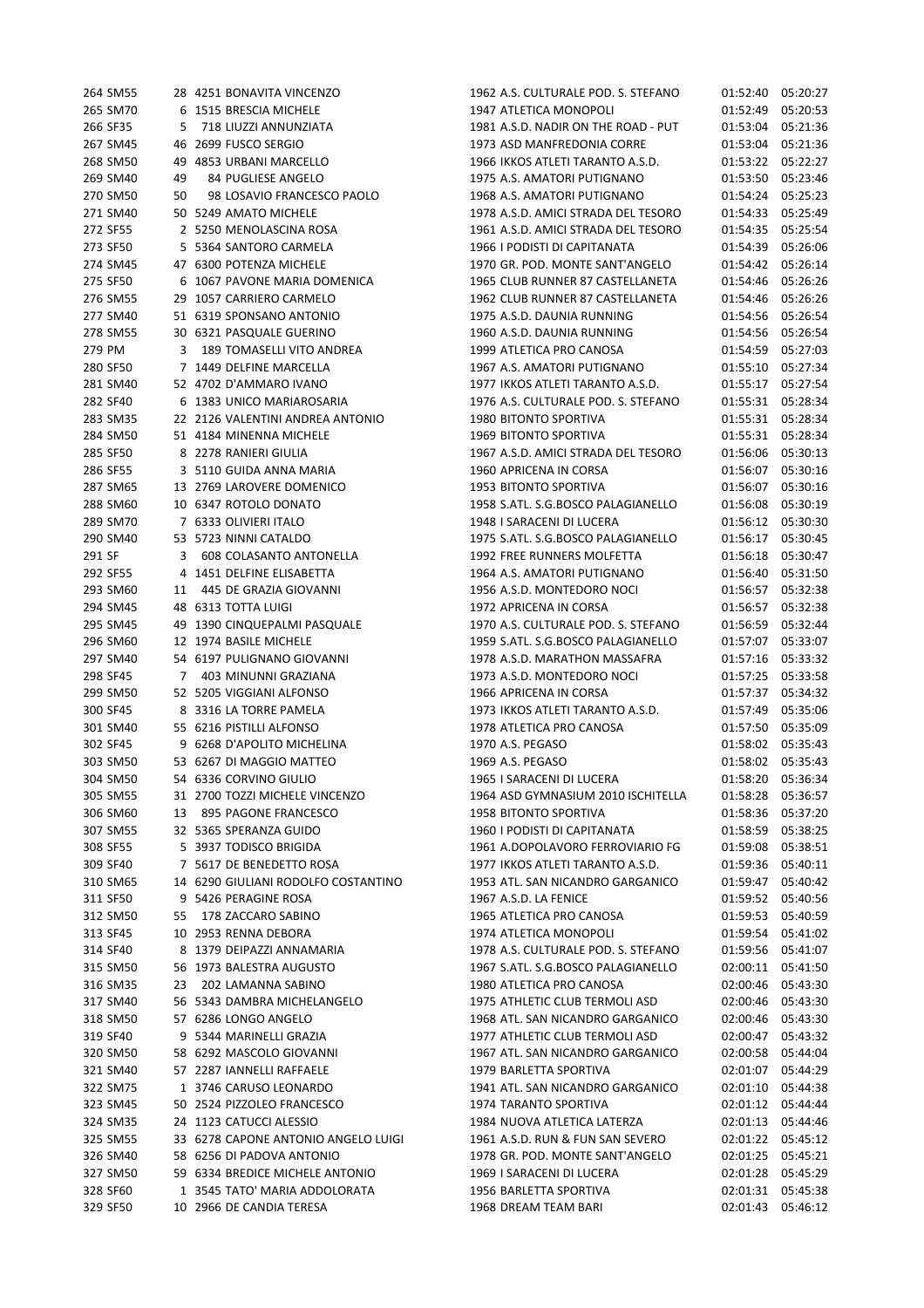| 330 SM65 |    | 15 1136 ANTONICELLI BERARDINO    | 1952 S.ATL. S.G.BOSCO PALAGIANELLO  | 02:01:58 05:46:54 |          |
|----------|----|----------------------------------|-------------------------------------|-------------------|----------|
| 331 SM60 |    | 14 6343 PIZZO VINCENZO           | 1955 A.S. AMATORI VILLA PAMPHILI    | 02:02:26          | 05:48:14 |
| 332 SF60 |    | 2 4215 PALENA IMMACOLATA         | 1958 GR. POD. MONTE SANT'ANGELO     | 02:02:30          | 05:48:25 |
| 333 SM50 | 60 | 94 TRIA FRANCESCO                | 1966 A.S. AMATORI PUTIGNANO         | 02:02:35          | 05:48:40 |
| 334 SM55 |    | 34 2039 BENVENUTO CATALDO        | 1961 POD. CAROSINO JONICA&HIRIA MES | 02:02:38          | 05:48:48 |
| 335 SF55 |    | 6 5418 FELE MARIA                | 1963 S.ATL. S.G.BOSCO PALAGIANELLO  | 02:03:13          | 05:50:28 |
| 336 SF60 | 3  | 191 MERCO NICOLETTA              | 1958 ATLETICA PRO CANOSA            | 02:03:25          | 05:51:02 |
| 337 SM60 | 15 | 424 TRISOLINI ANGELO MARINO      | 1959 A.S.D. MONTEDORO NOCI          | 02:03:38          | 05:51:39 |
| 338 SM   |    | 22 6283 CAROVILLA MAURIZIO       | 1985 A.S.D. RUN & FUN SAN SEVERO    | 02:03:54          | 05:52:24 |
| 339 SM70 |    | 8 1486 SCIANNAMEA GIUSEPPE       | 1947 ATLETICA PRO CANOSA            | 02:03:59          | 05:52:39 |
| 340 SM60 |    | 16 1557 BIANCO STEFANO           | 1956 A.S.D. MONTEDORO NOCI          | 02:04:16          | 05:53:27 |
| 341 SM50 |    | 61 6326 BISCOTTI MICHELE         | 1965 PODISTICA VICO DEL GARGANO     | 02:04:34          | 05:54:18 |
| 342 SM40 |    | 59 6327 DE FELICE GIOVANNI       | 1977 PODISTICA VICO DEL GARGANO     | 02:04:34          | 05:54:18 |
| 343 SM65 |    | 16 5105 PRENCIPE FRANCESCO       | 1952 ASD MANFREDONIA CORRE          | 02:04:41          | 05:54:38 |
| 344 SF40 |    | 10 5318 DILEO PALMA              | 1975 A.S.D. NADIR ON THE ROAD - PUT | 02:04:55          | 05:55:18 |
| 345 SM65 | 17 | 103 MAGGIPINTO PIETRO            | 1953 A.S. AMATORI PUTIGNANO         | 02:05:00          | 05:55:32 |
|          |    | 11 1450 DELFINE PATRIZIA         |                                     |                   |          |
| 346 SF50 |    |                                  | 1968 A.S. AMATORI PUTIGNANO         | 02:05:35          | 05:57:12 |
| 347 SM55 | 35 | 55 LAERA DOMENICO                | 1960 A.S. AMATORI PUTIGNANO         | 02:05:50          | 05:57:54 |
| 348 SM55 |    | 36 1142 BARULLI MARIO            | 1963 S.ATL. S.G.BOSCO PALAGIANELLO  | 02:06:13          | 05:59:00 |
| 349 SM35 |    | 25 5962 CIAVARELLA MATTEO        | 1984 ATL. SAN NICANDRO GARGANICO    | 02:07:08          | 06:01:36 |
| 350 SM60 | 17 | 602 BINETTI SILVIO MARIA CRISTIA | 1958 FREE RUNNERS MOLFETTA          | 02:07:18          | 06:02:05 |
| 351 SM65 | 18 | 104 PICCIRILLI STEFANO           | 1951 A.S. AMATORI PUTIGNANO         | 02:07:30          | 06:02:39 |
| 352 SM65 |    | 19 4295 MINERVA GENNARO          | 1954 DREAM TEAM BARI                | 02:07:40          | 06:03:07 |
| 353 SF40 |    | 11 5722 GASPARRE ROSA            | 1977 S.ATL. S.G.BOSCO PALAGIANELLO  | 02:08:04          | 06:04:15 |
| 354 SF40 |    | 12 2545 TERRONE ROSA             | 1976 ATLETICA PRO CANOSA            | 02:09:01          | 06:06:58 |
| 355 SM75 |    | 2 838 RONCO GIOVANNI             | 1942 GIOIA RUNNING A.S.D.           | 02:09:08          | 06:07:17 |
| 356 SM40 |    | 60 6314 MERLINO OTTAVIANO        | 1978 APRICENA IN CORSA              | 02:09:14          | 06:07:35 |
| 357 SF40 |    | 13 4388 PINNELLI CARMELA SILVIA  | 1977 ATLETICA PRO CANOSA            | 02:09:23          | 06:08:00 |
| 358 SM50 |    | 62 5385 SPONSANO MAURIZIO        | 1966 A.S.D. DAUNIA RUNNING          | 02:10:01          | 06:09:48 |
| 359 SM55 |    | 37 5384 SANTELLI GIUSEPPE        | 1961 A.S.D. DAUNIA RUNNING          | 02:10:01          | 06:09:48 |
| 360 SF45 |    | 11 6337 DUMITRU ELENA            | 1974 I SARACENI DI LUCERA           | 02:10:05          | 06:10:00 |
| 361 SF50 |    | 12 6318 AUGELLI FILOMENA         | 1968 APRICENA IN CORSA              | 02:11:18          | 06:13:27 |
| 362 SF45 |    | 12 6299 ACCARRINO ANNA           | 1970 GR. POD. MONTE SANT'ANGELO     | 02:11:19          | 06:13:30 |
| 363 SM55 |    | 38 1350 PAPPOLLA MAURIZIO        | 1963 IKKOS ATLETI TARANTO A.S.D.    | 02:11:57          | 06:15:18 |
| 364 SF50 |    | 13 5101 SALVETTI PATRIZIA        | 1965 ASD MANFREDONIA CORRE          | 02:12:01          | 06:15:30 |
| 365 SM45 | 51 | <b>625 TISCI EUGENIO</b>         | 1973 A.S.D. ATLETICA BITRITTO       | 02:12:06          | 06:15:44 |
| 366 SF45 | 13 | 107 DIDONNA AGNESE               | 1972 A.S. AMATORI PUTIGNANO         | 02:12:07          | 06:15:47 |
| 367 SF55 |    | 7 4269 FANELLI MARIA             | 1964 RUNNERS CERIGNOLA A.S.D.       | 02:12:08          | 06:15:49 |
| 368 SF50 |    | 14 2708 FARAONIO MARIA TERESA    | 1967 RUNNERS CERIGNOLA A.S.D.       | 02:12:38          | 06:17:15 |
| 369 SF65 |    | 1 1482 DI SIBIO ANGELA           | 1954 ATLETICA PRO CANOSA            | 02:12:48 06:17:43 |          |
| 370 SM45 |    | 52 2841 DE NISCO SALVATORE       | 1971 S.ATL. S.G.BOSCO PALAGIANELLO  | 02:13:18 06:19:09 |          |
| 371 SM45 |    | 53 5382 BEVILACQUA GENNARO       | 1970 A.S.D. DAUNIA RUNNING          | 02:13:30 06:19:43 |          |
| 372 SM65 |    | 20 5378 SALCUNI PIETRO           | 1954 GR. POD. MONTE SANT'ANGELO     | 02:13:38 06:20:05 |          |
| 373 SM75 |    | 3 105 BIANCO GIOVANNI            | 1944 A.S. AMATORI PUTIGNANO         | 02:14:13 06:21:45 |          |
| 374 SM60 |    | 18 5405 COLANGIONE PIO           | 1958 RUNNERS CERIGNOLA A.S.D.       | 02:14:46 06:23:19 |          |
| 375 SF55 |    | 8 2710 LEONE ANNA                | 1964 RUNNERS CERIGNOLA A.S.D.       | 02:14:48          | 06:23:25 |
| 376 SM35 |    | 26 6040 NATUZZI ERASMO           | 1982 A.S.D. LA FENICE               | 02:14:54          | 06:23:42 |
| 377 SM35 |    | 27 5643 LOZITO NICOLA            | 1982 A.S.D. AMICI STRADA DEL TESORO | 02:15:04          | 06:24:10 |
|          |    |                                  |                                     |                   |          |
| 378 SF35 |    | 6 5759 RELLA ANNA                | 1983 A.S.D. AMICI STRADA DEL TESORO | 02:15:05          | 06:24:13 |
| 379 SM   |    | 23 6287 TANCREDI ANTONIO         | 1991 ATL. SAN NICANDRO GARGANICO    | 02:15:28          | 06:25:18 |
| 380 SM65 |    | 21 1138 TODARO PASQUALE          | 1954 S.ATL. S.G.BOSCO PALAGIANELLO  | 02:16:34          | 06:28:26 |
| 381 SM60 |    | 19 1458 LAERA COSIMO             | 1957 A.S. AMATORI PUTIGNANO         | 02:16:51          | 06:29:14 |
| 382 SF40 |    | 14 6325 SANTUCCI FILOMENA        | 1976 ASD GYMNASIUM 2010 ISCHITELLA  | 02:18:36          | 06:34:13 |
| 383 SM55 |    | 39 6335 CAPPIELLO MATTIA         | 1963 I SARACENI DI LUCERA           | 02:19:06          | 06:35:38 |
| 384 SM60 |    | 20 1128 CARRIERI PIETRO          | 1956 S.ATL. S.G.BOSCO PALAGIANELLO  | 02:21:23          | 06:42:08 |
| 385 SF40 |    | 15 3489 LOSACCO PATRIZIA         | 1976 A.MARATONETI ANDRIESI          | 02:22:12          | 06:44:27 |
| 386 SM50 |    | 63 5372 MARINELLI ANGELO         | 1969 RUNNING CLUB TORREMAGGIORE     | 02:22:59          | 06:46:41 |
| 387 JM   |    | 4 4209 CARRAFA CRISTIAN          | 2001 ATL. SAN NICANDRO GARGANICO    | 02:23:13          | 06:47:21 |
| 388 SF40 |    | 16 2561 SILVESTRI LUCREZIA       | 1976 ATLETICA MONOPOLI              | 02:23:26          | 06:47:58 |
| 389 SM60 | 21 | 106 SANSOLINO VITO               | 1956 A.S. AMATORI PUTIGNANO         | 02:25:28          | 06:53:45 |
| 390 SF55 |    | 9 4521 DILEO MARIA ROSARIA       | 1964 BARLETTA SPORTIVA              | 02:25:43          | 06:54:28 |
| 391 SM75 | 4  | 552 BUZZOTTA GIOVANNI            | 1940 A.S. ATLETICA POLIGNANO        | 02:27:35          | 06:59:46 |
| 392 SM50 |    | 64 6340 TISCIA VINCENZO          | 1967 A.S.D. CENTRO FITNESS MONTELLO | 02:27:51          | 07:00:32 |
| 393 SM55 |    | 40 4109 Bavaro Paolo             | 1963 RunCard                        | 02:28:56          | 07:03:36 |
| 394 SM60 |    | 22 6260 GIULIANI PASQUALE        | 1955 GS ATL. STRACAGNANO            | 02:35:02          | 07:20:57 |
| 395 SF50 |    | 15 6302 VENA CONCETTA            | 1966 A.S.D. FOGGIA RUNNING          | 02:35:02 07:20:57 |          |